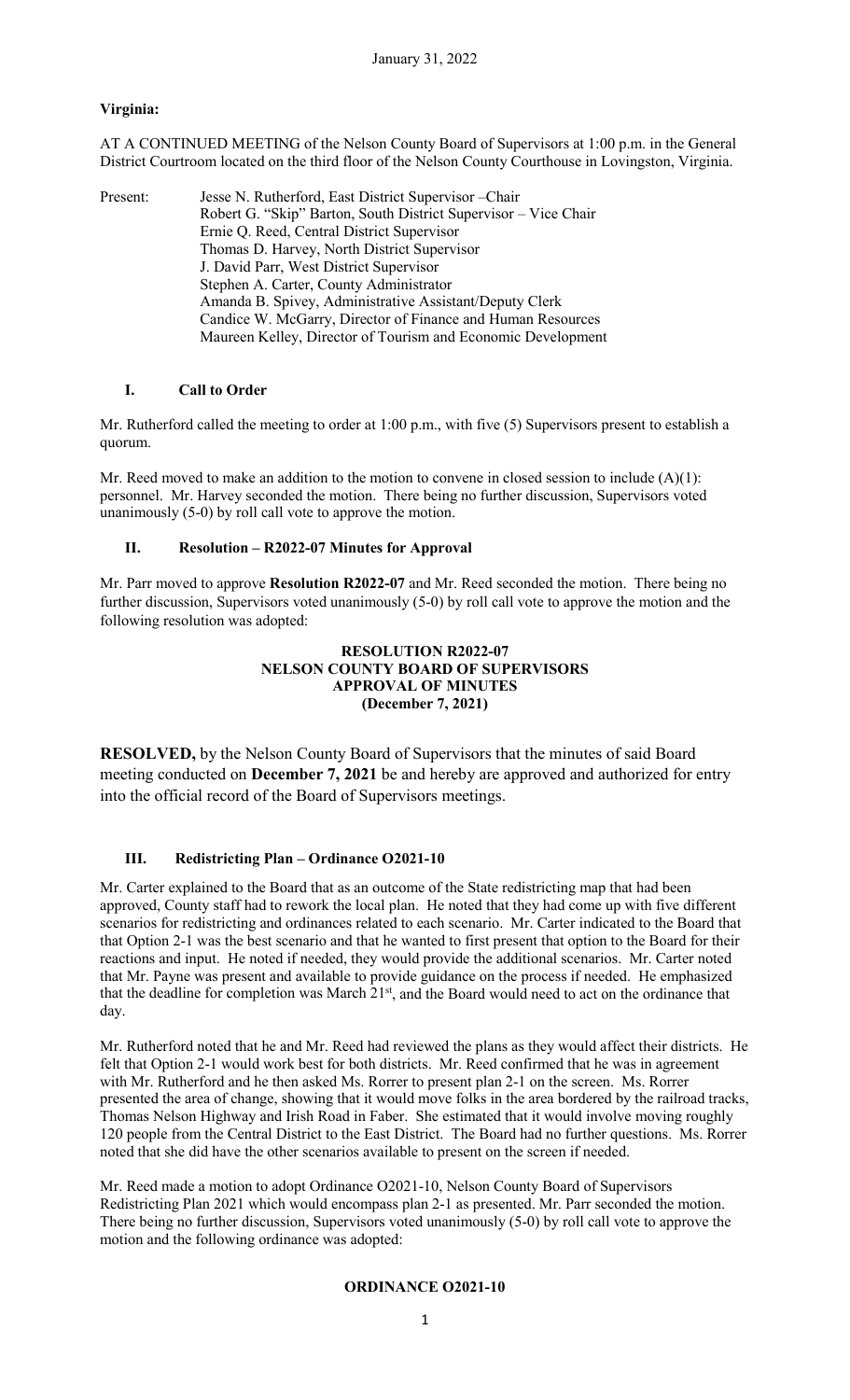### **NELSON COUNTY BOARD OF SUPERVISORS REDISTRICTING PLAN 2021 TO RE-APPORTION LOCAL ELECTION DISTRICTS, ESTABLISH BOUNDARY LINES OF THE ELECTION DISTRICTS AND TO ESTABLISH PRECINCTS AND POLLING PLACES WITHIN EACH ELECTION DISTRICT**

**WHEREAS,** the Board of Supervisors of Nelson County, Virginia has established in accordance with state and federal requirements a Redistricting Plan for 2021; and,

**WHEREAS,** the Redistricting Plan for 2021 provides for the re-apportionment of election districts, establishes boundary lines for each election district and establishes precincts and polling places therein within each election district; and,

**WHEREAS,** in accordance with state law a public hearing was duly advertised and conducted on December 14, 2021; and,

**WHEREAS,** state law requires that Nelson County's Redistricting Plan for 2021 be adopted by ordinance.

**NOW THEREFORE, BE IT ORDAINED** by the Board of Supervisors of Nelson County, Virginia that the Sections 2-27, 2-28, and 2-29 Code of the County of Nelson, Virginia be and hereby is amended as follows:

### **Sec. 2-27. Districts.**

- (a) There shall be five (5) election districts in the county: East, West, North, South and Central, and each such district shall be entitled to elect one (1) member to the board of supervisors.
- (b) The election district boundaries shall be as follows:

*North District.* Beginning at the most northerly point of Nelson County which is also the common junction of the boundaries of the counties of Augusta, Albemarle and Nelson;

thence, in a southwesterly direction along the boundary line between the counties of Augusta and Nelson to the bench mark on Humpback Mountain;

thence, by a straight line in a southerly direction to the headwaters of Paul's Creek;

thence, in a southeasterly direction along the centerline of Paul's Creek to an elevation of 800 feet;

thence, by a straight line in a southeasterly direction to its intersection with Rockfish Valley Highway/State Route 151;

thence, in a southwesterly direction along the centerline of Rockfish Valley Highway/State Route 151 to its intersection with Allen Creek;

thence, in a southeasterly direction along the centerline of Allen Creek to its confluence with the South Fork of the Rockfish River;

thence, down the South Fork of the Rockfish River to its intersection with an unnamed tributary of the South fork of the Rockfish river;

thence, in a southwesterly direction along the unnamed tributary to its headwaters;

thence, by a straight line in an easterly direction to the headwaters of an unnamed stream;

thence, in a southeasterly direction along the centerline of the unnamed stream to its confluence with an unnamed tributary of the Rockfish River;

thence, in an southeasterly direction along the centerline of the unnamed tributary to its confluence with the Rockfish River;

thence, in a northerly direction along the centerline of the Rockfish River to its intersection with the Rockfish Magisterial District boundary;

thence, in an easterly direction along the Rockfish Magisterial District boundary as it crosses Pilot and Archer Mountains to its intersection with the county line;

thence, in a northwesterly direction along the county line to the point of beginning.

*East District.* Beginning at a point at the intersection of the Schuyler and Lovingston Magisterial boundaries;

thence, in an easterly direction along the Schuyler Magisterial District boundary as it crosses High Top and Woods Mountains to its intersection with Davis Creek Lane/State Route 623;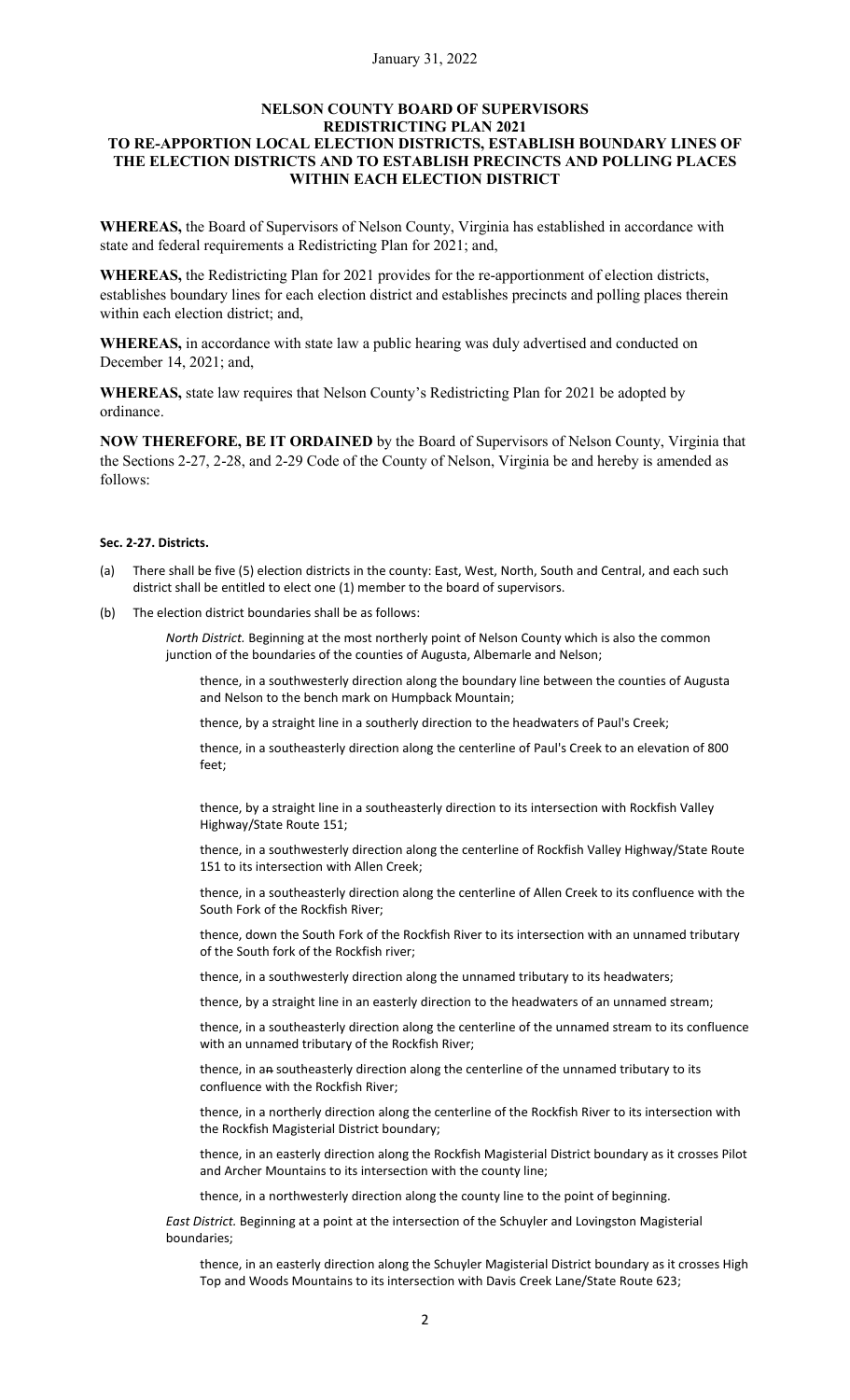thence, in a southerly direction along Davis Creek Lane/State Route 623, crossing Thomas Nelson Highway, and continuing along Myndus Road/State Route 623 to its intersection with Stagebridge Road/State Route 623;

thence, in an easterly direction along Stagebridge Road/State Route 623 to its intersection with Rockfish River Road/State Route 617;

thence, in a southeasterly direction along Rockfish River Road/State Route 617 to its intersection with the Norfolk Southern Railway;

thence, in a northeasterly direction along the Norfolk Southern Railway to its intersection with *Irish Road/State Route 617* the county line;

*thence, in a northwesterly direction along Irish Road/State Route 617 to its intersection with Thomas Nelson Highway/State Route 29;*

*thence, in a northeasterly direction along Thomas Nelson Highway/State Route 29 to its intersection with the county line;*

thence, in a southeasterly direction along the county line to its intersection with the James River;

thence, in a southwesterly direction along the James River to its intersection with James River Road/State Route 56;

thence, in a northwesterly direction along James River Road/State Route 56 to its intersection with Eagle Mountain Drive/State Route 648;

thence, in a northerly direction along Eagle Mountain Drive/State Route 648 to its intersection with Brownings Cove/State Route 719;

thence, in a northerly direction along Brownings Cove/State Route 719 to its intersection with the American Electric Power Company power line;

thence in a west southwesterly direction along the American Electric Power Company power line to its intersection with the centerline of the north bound lane of Thomas Nelson Highway/State Route 29;

thence, in a southwesterly direction along the centerline of the north bound lane of Thomas Nelson Highway/State Route 29 to its intersection with Freshwater Cove Lane/State Route 653;

thence, in a northwesterly direction along Freshwater Cove Lane/State Route 653 to its intersection with an unimproved road leading to Becknor's Ridge;

thence, in an easterly direction along the unimproved road leading to Becknor's Ridge to its intersection with the benchmark thereon;

thence, in a north-northwesterly direction following the ridge line of Becknor's Ridge and continuing along the ridge line to the top of Pat's Knob;

thence, in a northerly direction along the Lovingston Magisterial District boundary to the point of beginning.

*South District.* Beginning at a point at the intersection of Freshwater Cove Lane/State Route 653 and Thomas Nelson Highway/State Route 29;

thence, in a southwesterly direction along Thomas Nelson Highway/State Route 29 to its intersection with the county line;

thence, in a southeasterly direction along the county line to the James River;

thence, in a northeasterly direction along the James River to its intersection with James River Road/State Route 56;

thence, in a northwesterly direction along James River Road/State Route 56 to its intersection with Eagle Mountain Drive/State Route 648;

thence, in a northerly direction along Eagle Mountain Drive/State Route 648 to its intersection with Brownings Cove/State Route 719;

thence, in a northerly direction along Brownings Cove/State Route 719 to its intersection with the American Electric Power Company power line;

thence, in a west southwesterly direction along the American Electric Power Company power line to its intersection with the centerline of the north bound lane of Thomas Nelson Highway/State Route 29;

thence, in a southwesterly direction along the centerline of Thomas Nelson Highway/State Route 29 to the point of beginning.

*West District.* Beginning at a point on the northwest boundary of the county at its intersection with Beech Grove Road/State Route 664;

thence, in an easterly direction along the centerline of Beech Grove Road/State Route 664 to its intersection with Patrick Henry Highway/State Route 151;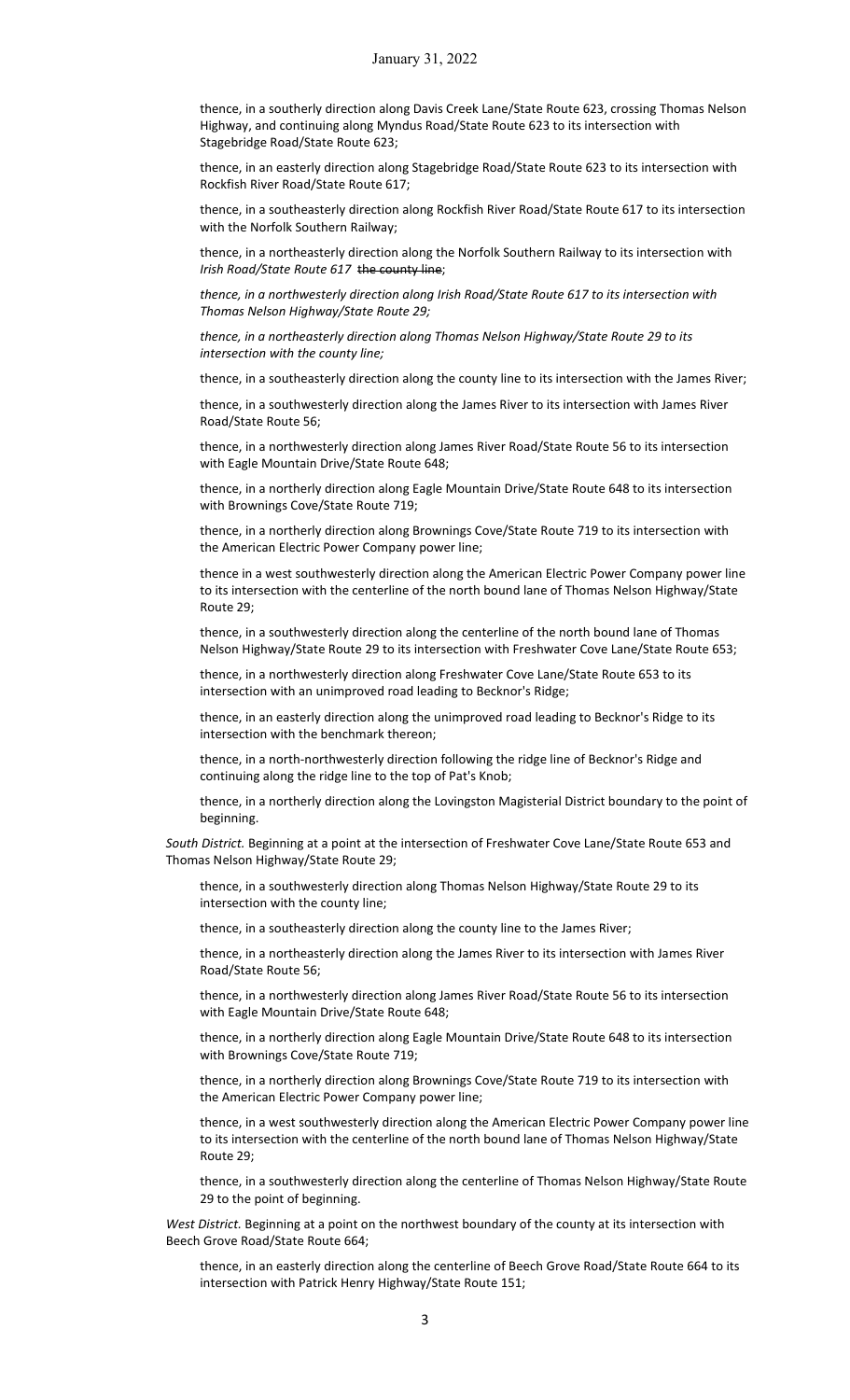thence, in a southerly direction along the centerline of Patrick Henry Highway/State Route 151 to that point on Patrick Henry Highway/State Route 151 which is due west of the bench mark at Brent's Gap;

thence, along a straight line in an east-northeasterly direction to its intersection with the Massies Mill Magisterial District boundary on a peak of Horseshoe Mountain;

thence, in a southerly direction along the Massies Mill Magisterial District boundary to the top of Pat's Knob;

thence, in a south-southeasterly direction following the ridge line that becomes Becknor's Ridge and along such ridge to a bench mark thereon;

thence, in a southwesterly direction from the bench mark along an unimproved road to its intersection with Freshwater Cove Lane/State Route 653;

thence, in a southwesterly direction along Freshwater Cove Lane/State Route 653 to its intersection with the centerline of the north bound lane of Thomas Nelson Highway/State Route 29;

thence, in a southwesterly direction along the centerline of the north bound lane of Thomas Nelson Highway/State Route 29 to its intersection with the county line;

thence, in a general northerly direction along the county line to the point of beginning.

*Central District.* Beginning at a point on the northwest boundary of the county at its intersection with Beech Grove Road/State Route 664;

thence, in an easterly direction along the centerline of Beech Grove Road/State Route 664 to its intersection with Patrick Henry Highway/State Route 151;

thence, in a southerly direction along the centerline of Patrick Henry Highway/State Route 151 to that point on Patrick Henry Highway/State Route 151 which is due west of the bench mark at Brent's Gap;

thence, along a straight line in an east-northeasterly direction to its intersection with the Massies Mill Magisterial District boundary on a peak of Horseshoe Mountain;

thence, in a southerly direction along the Massies Mill Magisterial District boundary until its intersection with the Schuyler Magisterial District boundary;

thence, in an easterly direction along the Schuyler Magisterial District boundary as it crosses High Top and Woods Mountains to its intersection with Davis Creek Lane/State Route 623;

thence, in a southerly direction along Davis Creek Lane/State Route 623*,* crossing Thomas Nelson Highway, and continuing along Myndus Road/State Route 623 to its intersection with Stagebridge Road/State Route 623;

thence, in an easterly direction along Stagebridge Road/State Route 623 to its intersection with Rockfish River Road/State Route 617;

thence, in a southeasterly direction along Rockfish River Road/State Route 617 to its intersection with the Norfolk Southern Railway;

thence, in a northeasterly direction along the Norfolk Southern Railway to its intersection with *Irish Road/State Route 617* the county line;

*thence, in a northwesterly direction along Irish Road/State Route 617 to its intersection with Thomas Nelson Highway/State Route 29;*

*thence, in a northeasterly direction along Thomas Nelson Highway/State Route 29 to its intersection with the county line;*

thence, in a northwesterly direction along the county line to its intersection with the Rockfish Magisterial District boundary;

thence, in a westerly direction along the Rockfish Magisterial District boundary as it crosses Pilot and Archer Mountains to its intersection with the Rockfish River;

thence, in a southerly direction along the centerline of the Rockfish River to its confluence with an unnamed tributary of the Rockfish River;

thence, in a northwesterly direction along the unnamed tributary, crossing Berry Hill Road/State Route 613, and continuing to its confluence with an unnamed stream;

thence, in a northwesterly direction along the centerline of the unnamed stream to its headwaters;

thence, by a straight line in a westerly direction to the headwaters of an unnamed stream;

thence, in a northeasterly direction along the unnamed stream to its confluence with the South Fork of the Rockfish River;

thence, up the South Fork of the Rockfish River to its confluence with Allen Creek;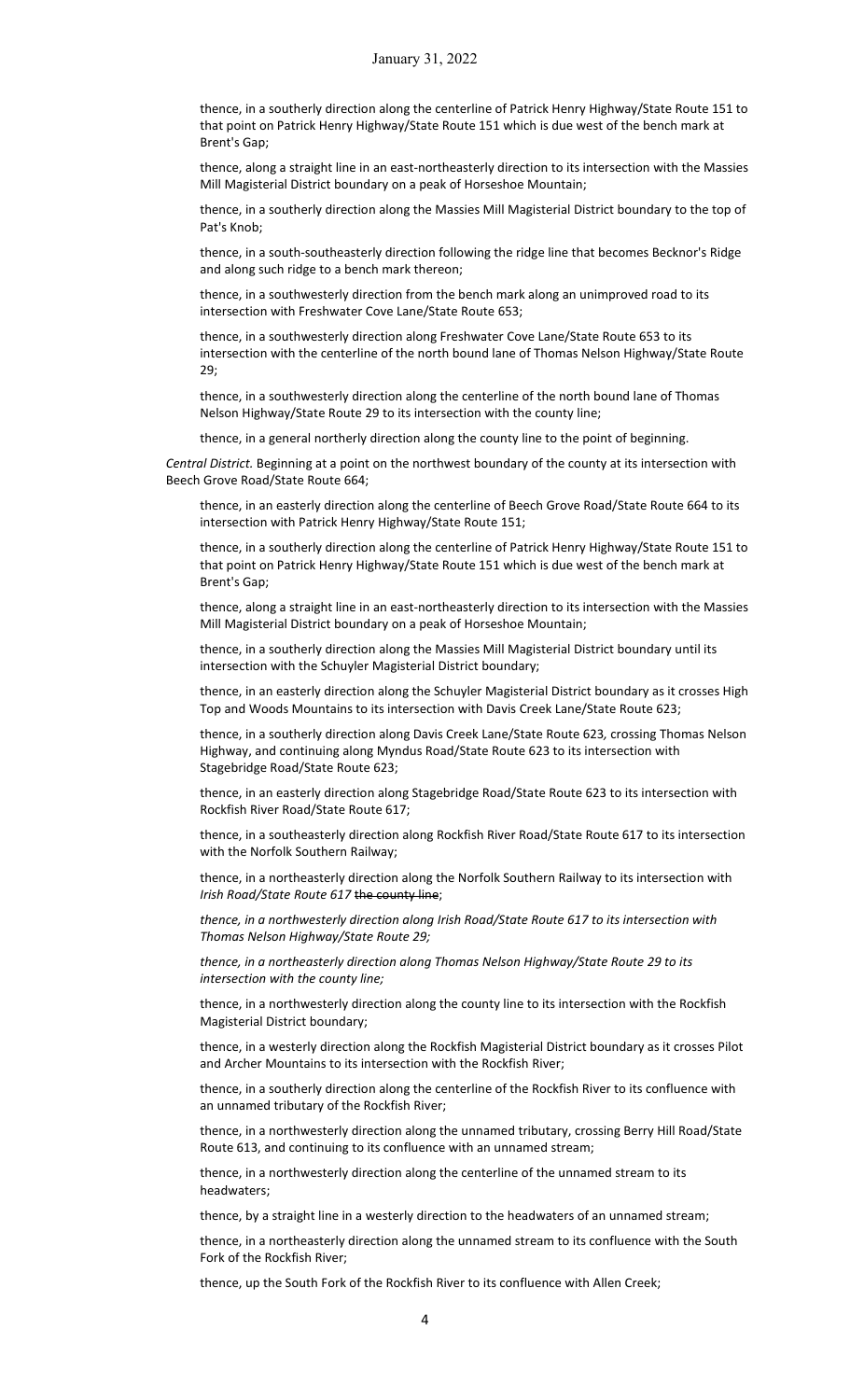### January 31, 2022

thence, in a westerly direction along the centerline of Allen Creek to its intersection with Rockfish Valley Highway/State Route 151;

thence, in a northeasterly direction along the centerline of Rockfish Valley Highway/State Route 151 to a point approximately 400 feet northeast of the intersection of Rockfish Valley Highway/State Route 151 and Lodebar Estate/State Route 613;

thence, by a straight line in a northwesterly direction along to its intersection with Paul's Creek;

thence, in a northwesterly direction along the centerline of Paul's Creek to its headwaters;

thence, by a straight line in a northerly direction to the bench mark on Humpback Mountain;

thence, in a southwesterly direction along the county line to the point of beginning.

(c) The magisterial district boundaries remain unchanged.

(Ord. of 5-17-01; Res. No. R2009-45, 5-28-09; Ord. No. O2011-02, 4-12-11)

State law reference(s)—Code of Virginia, 24.2-304.3, 24.2-304.1, 24.2-311.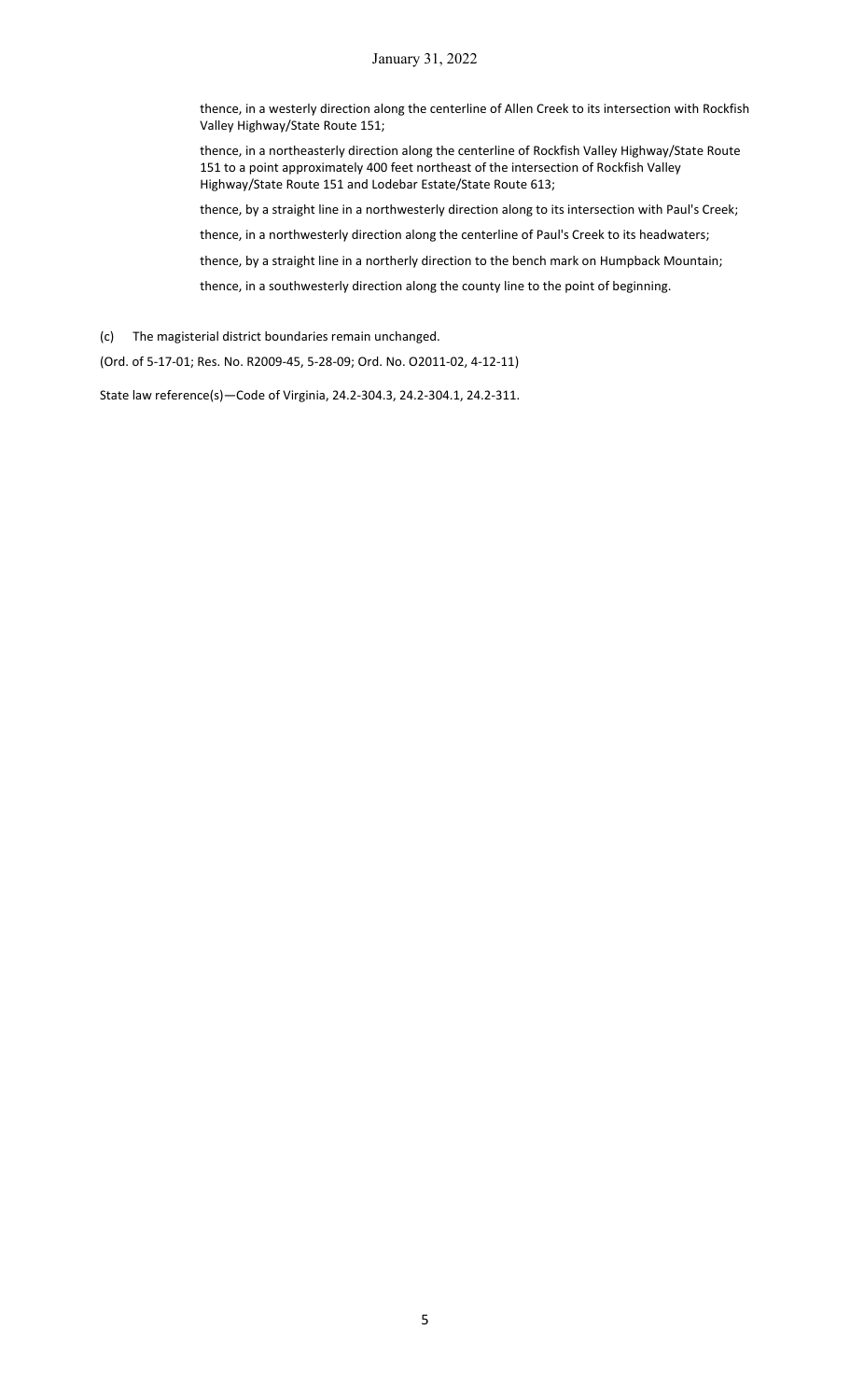#### **Sec. 2-28. Precincts and polling places.**

The precincts and their polling places are established as follows:

#### *North District:*

#### *Rockfish Precinct*

*Polling place:* Rockfish Valley Volunteer Fire and Rescue Building *Department*, *11100 Rockfish Valley Highway,* Afton*, VA 22920*

All that area comprising the North Election District as set forth in section 2-27 above.

#### *East District:*

#### *Lovingston Precinct*

*Polling place:* Lovingston *Volunteer* Fire Department, *53 Baker Lane,* Lovingston*, VA 22949*

All that portion of the East District as set forth in section 2-27 above lying north and west of a line beginning at a point on the East District boundary at the confluence of the James River and Swan Creek and continuing in a northwesterly direction along Swan Creek to its intersection with Cabell Road/State Route 626;

thence, northeast along Cabell Road/State Route 626 to its intersection with Warminster Drive/ State Route 604;

thence, northwest along Warminster Drive/State Route 604 to its intersection with Hunting Lodge Road/State Route 646;

thence, northeast along Hunting Lodge Road/State Route 646 to its intersection with Virginia Lee Drive;

thence in a straight line from such intersection to the confluence of Beaver Creek and Buffalo Creek;

thence, west along Beaver Creek to its intersection with Glade Road/State Route 722;

thence, southwest along Glade Road/State Route 722 to its intersection with the Lovingston Magisterial District boundary;

thence, northwest along the Lovingston Magisterial District boundary to its intersection with the Norfolk Southern Railway;

thence, in a northeasterly direction along the Norfolk Southern Railway to its intersection with Rockfish River Road/State Route 617.

#### *Schuyler Precinct*

*Polling place:* Walton's Mountain Museum *Community Center*, *6484 Rockfish River Road,* Schuyler*, VA 22969*

All that portion of the East District as set forth in section 2-27 above lying southeast of the line established for the Lovingston Precinct.

#### *South District:*

#### *Shipman Precinct*

*Polling place:* Carriage House at Oak Ridge *Estate*, *2383 Oak Ridge Road,* Shipman*, VA 22971*

All that portion of the South District as set forth in section 2-27 above lying north of a line beginning at a point on the south bank of the James River opposite the mouth of Owens Creek, thence along the centerline of Owens Creek to the centerline of State Route 626, thence in a southwesterly direction along the centerline of State Route 626 to its intersection with State Route 721;

thence, due north along a straight line to the Tye River;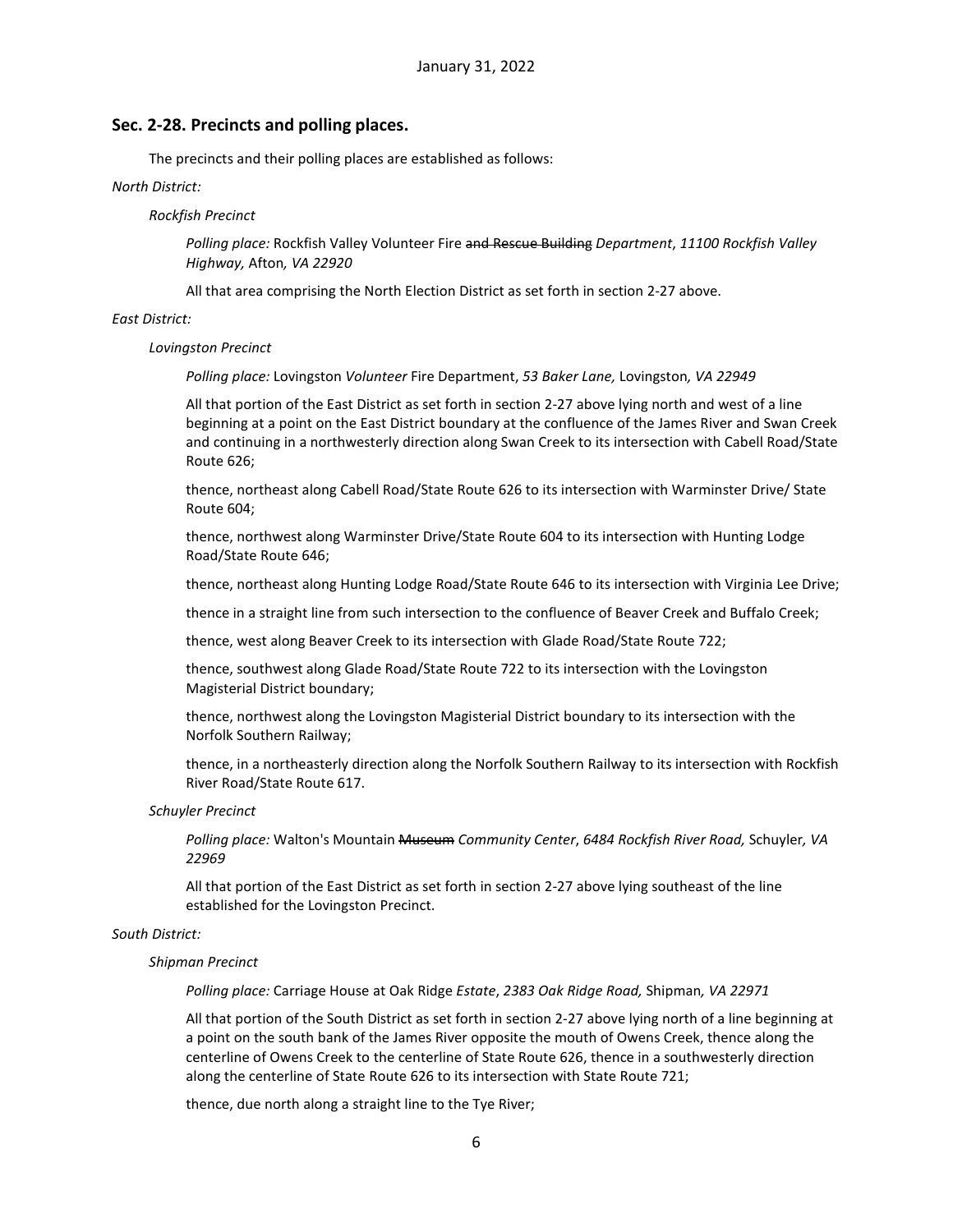thence, up the Tye River to the confluence of the Buffalo River and the Tye River;

thence, up the Buffalo River to the Nelson County line.

#### *Gladstone Precinct*

*Polling place:* Gladstone Rescue Squad Building, *8834 Richmond Highway,* Gladstone*, VA 24553*

All that portion of the South District as set forth in section 2-27 above lying south of the line established for the Shipman Precinct.

#### *West District:*

#### *Roseland Precinct*

*Polling Place:* Massies Mill Ruritan Club, *5439 Patrick Henry Highway,* Roseland*, VA 22967*

All that portion of the West District as set forth in section 2-27 above lying south and east of a line beginning at a point on the Nelson County line where a line drawn due south will intersect with the end of the State Route 684;

thence, along a straight line to the confluence of Pannels Creek with the North Fork of the Tye River;

thence, along a straight line to the top of the De Priest Mountain;

thence, along a straight line to the junction of the county lines of Rockbridge, Amherst and Nelson.

#### *Montebello Precinct*

*Polling Place:* Montebello Volunteer Fire and Rescue Building *Department*, *119 Fork Mountain Lane,*  Montebello*, VA 24464*

All that portion of the West District as set forth in section 2-27 above lying west and north of the line established for the Roseland Precinct.

#### *Central District:*

#### *Nellysford Precinct*

*Polling place:* Tuckahoe Clubhouse *Community Center*, *37 Stone Orchard Drive,* Nellysford*, VA 22958*

All that portion of the Central District as set forth in section 2-27 above lying northwest of a line beginning at a point on the Central District boundary at the intersection of the Massies Mill Magisterial District boundary and the Schuyler Magisterial District boundary and continuing along the Schuyler Magisterial District boundary to its intersection with the stream which feeds the lake on the east side of Gullysville Road/State Route 629;

thence, east along said creek to its intersection with the Rockfish River;

thence, in a northerly direction along the centerline of the Rockfish River to its confluence with an unnamed tributary of the Rockfish River located south of Truslow's Lane/State Route 788.

#### *Faber Precinct:*

*Polling place:* Nelson Rescue Squad Building *Faber Volunteer Fire Department, Station 2*, *8301 Irish Road,* Faber*, VA 22938*

All that portion of the Central District as set forth in section 2-27 above lying southeast of the line established for the Nellysford Precinct.

#### *Central Absentee Voter Precinct:*

*Polling place:* Nelson Memorial Library, 8521 Thomas Nelson Highway, Lovingston, VA 22949-0321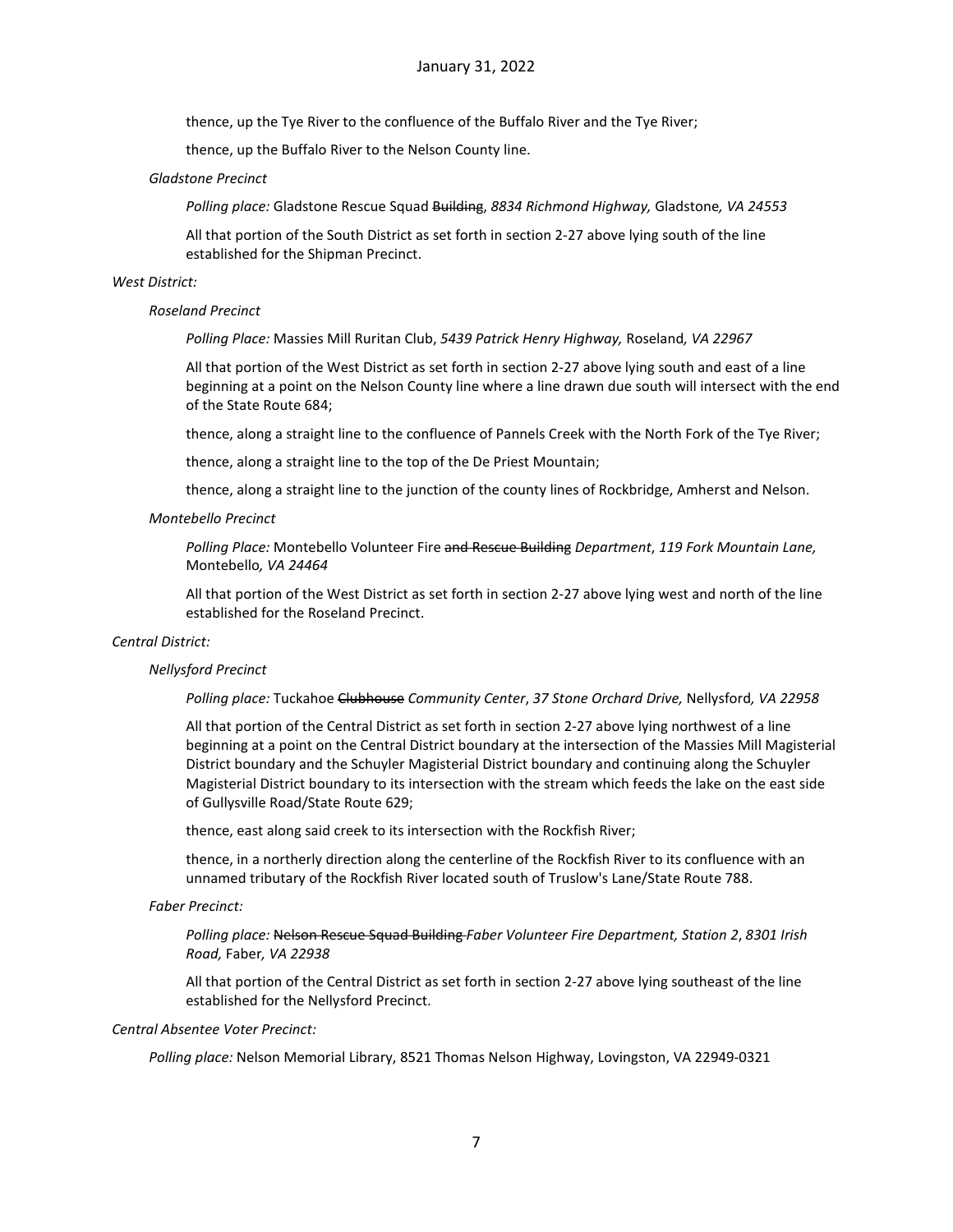(Ord. of 5-17-01; Ord. of 9-10-02; Ord. of 6-8-04; Res. No. R2009-45, 5-28-09; Ord. No. O2010-07, 7-22-10; Ord. No. O2011-02, 4-12-11; Ord. No. O2013-01, 1-8-13; Ord. No. O2013-05, 8-13-13; Ord. No. O2019-01, 4-9-19)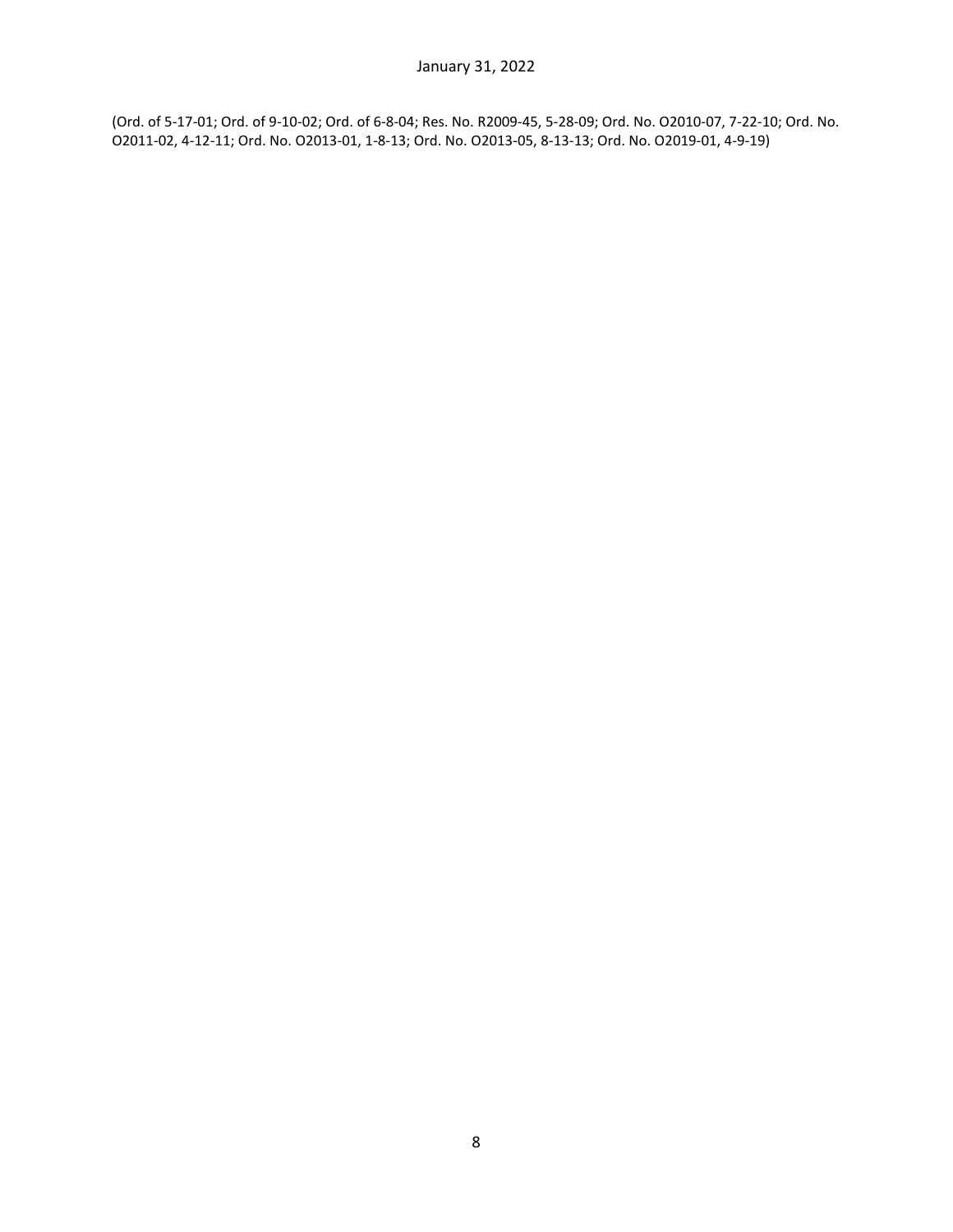# **Sec. 2-29. Maps.**

The map of the election districts and precincts which follows shall control in those instances where there is a discrepancy between the map and the description in section 2-27 or 2-28 above. The county administrator is directed to prepare enlarged detailed copies of the election map and to provide two (2) of such copies to the registrar.

(Ord. of 5-17-01; Res. No. R2009-45, 5-28-09; Ord. No. O2011-02, 4-12-11)

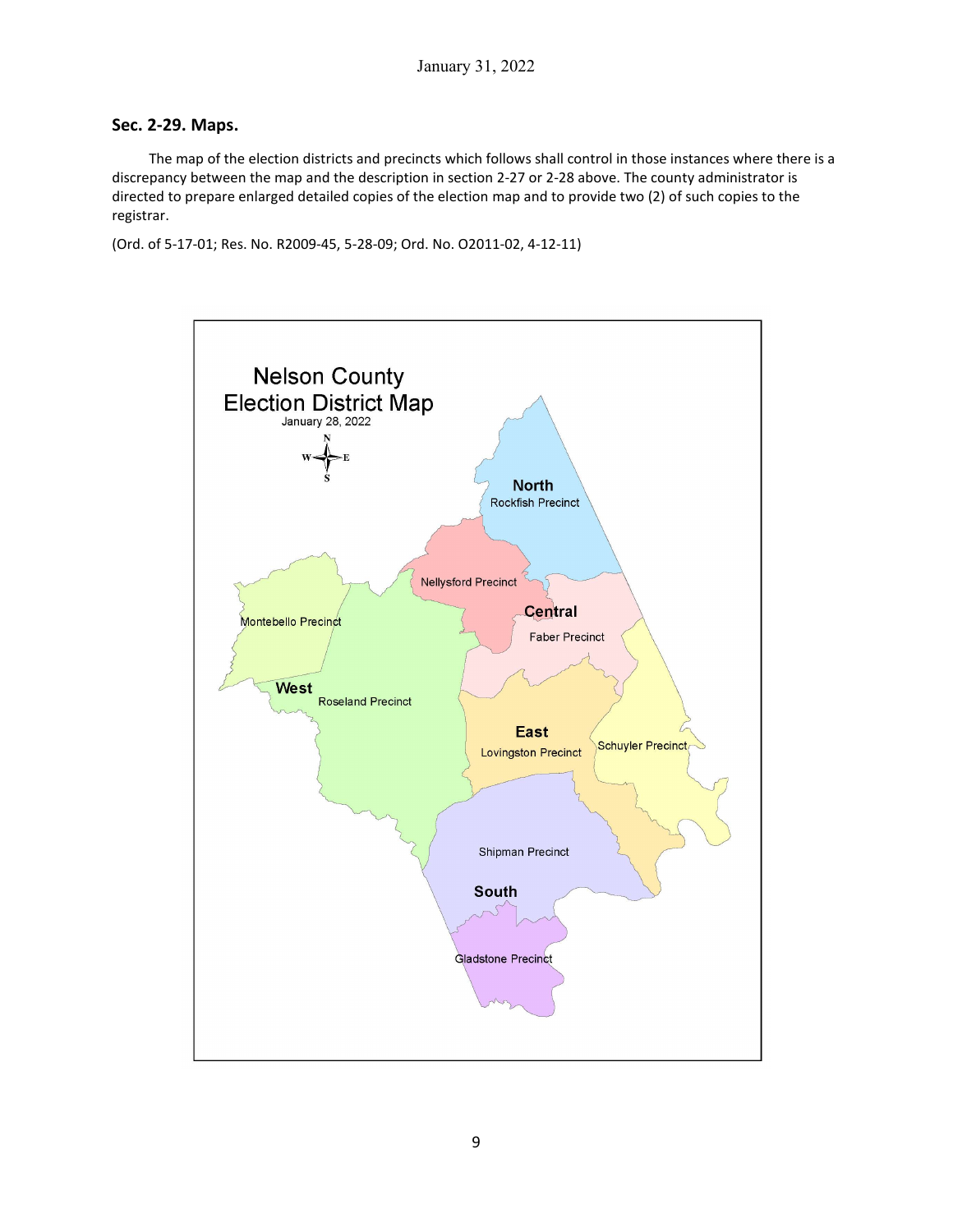Mr. Rutherford thanked County staff for all of their work on the redistricting plan.

# **IV. Closed Session**

Mr. Reed moved that the Nelson County Board of Supervisors convene in closed session to discuss the following as permitted by Virginia Code Sections 2.2-3711 (A)(3): Discussion or consideration of the acquisition of real property for a public purpose, where discussion in an open meeting would adversely affect the bargaining position or negotiating strategy of the public body; and, (A)(6): Discussion or consideration of the investment of public funds, where competition or bargaining is involved, where, if made public initially, the financial interest of the governmental unit would be adversely affected; and, (A)(1): Personnel. Mr. Harvey seconded the motion and there being no further discussion, Supervisors voted unanimously (5-0) by roll call vote to approve the motion.

Supervisors conducted the closed session and upon its conclusion, Mr. Reed moved to reconvene in public session. Mr. Barton seconded the motion and there being no further discussion, Supervisors voted unanimously (5-0) by roll call vote to approve the motion.

Upon reconvening in public session, Mr. Reed moved that pursuant to the requirements of Chapter 37, Virginia Freedom of Information Act and Section 2.2-3712 of the Code of Virginia, that the Nelson County Board of Supervisors certify that to the best of each member's knowledge (i) only public business matters lawfully exempted from open meeting requirements under this chapter and (ii) only such public business matters as identified in the motion by which the closed meeting was convened were heard, discussed or considered in the meeting by the public body. Mr. Harvey seconded the motion and there being no further discussion, Supervisors voted unanimously (5-0) to approve the motion.

The Board then took a five-minute recess.

# **V. Capital Improvements (Work Session)**

Mr. Rutherford called the meeting back to order.

Mr. Carter began the Capital Improvements work session by noting that as an outcome of the December  $7<sup>th</sup>$ , 2021 work session, the Board agreed to have another meeting to discuss and possibly prioritize, or decide on, the capital improvement initiatives that the Board would want to proceed with. He gave an overview of each of the projects for consideration.

# **Recreation Center**

Mr. Carter noted that the recreation center was a little more complicated as there were six options for facilities and a few outdoor options as well. He said that combining the facility with the outdoor option made it a much more expensive project. He suggested that should the Board wish to focus on the recreation facility, it may be better to look at either an indoor facility or outdoor facility, but maybe not both. Additionally, he suggested they could reduce the scope of either the indoor or outdoor facility.

# **Department of Social Services**

Mr. Carter reviewed two options for the construction of a facility for Social Services. He listed option one as a 6000 square foot facility estimated at \$2.4 million, and then option two, at 6500 square feet and estimated at \$2.5 million, Mr. Carter gave details on the proposed site location, which sits on about 18 acres in the Callohill Business Park. He indicated that the Economic Development Authority currently owned the property and it would need to be transferred back to the County.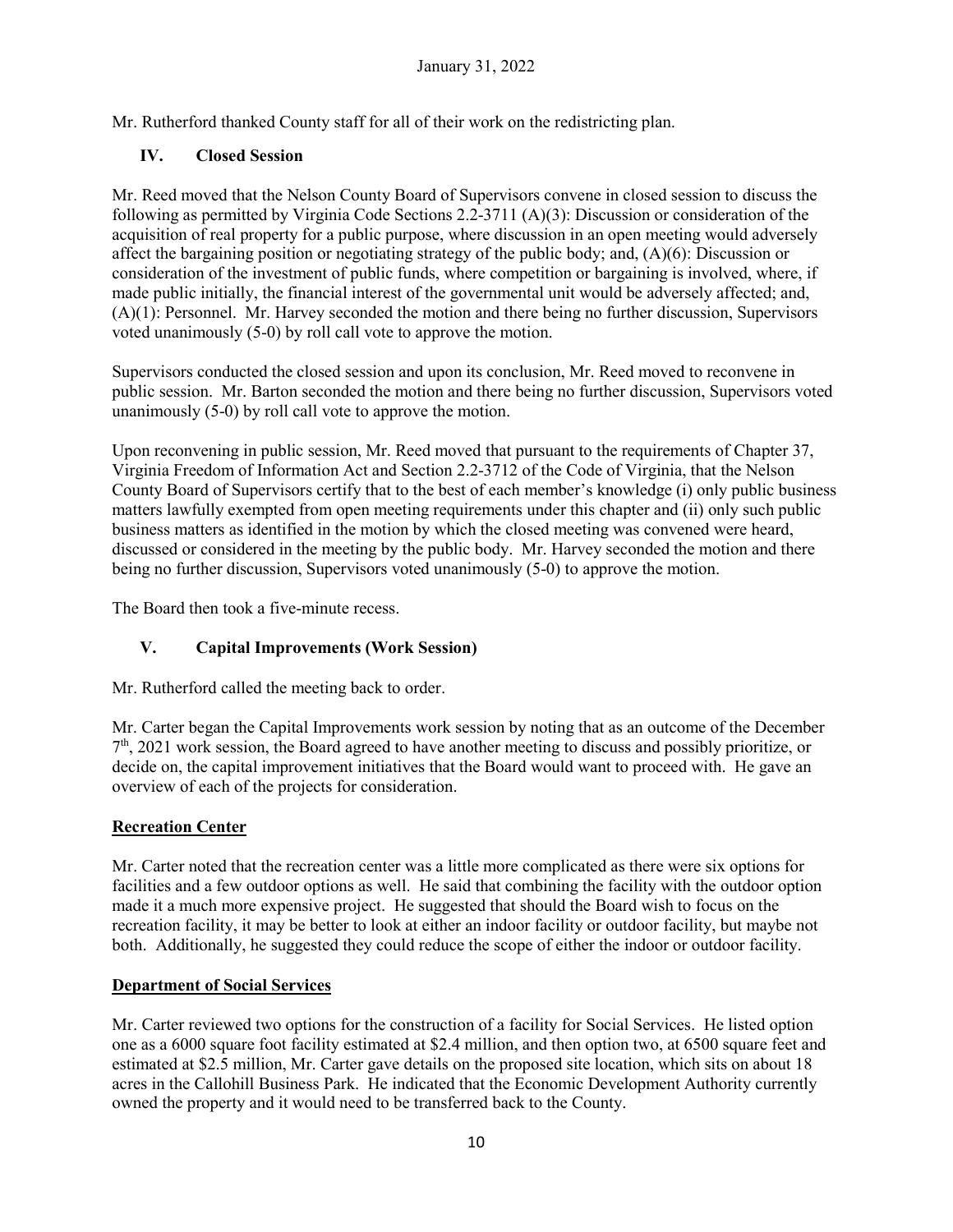# **Proposed Joint Agricultural Center with Amherst County**

Mr. Carter noted that at the December 7<sup>th</sup> work session, the Board was presented with the initial outcomes of the Preliminary Architectural Feasibility Report that Architectural Partners had completed. He noted that County staff had not proceeded beyond that report. He reported that initial cost estimate of \$51 million was based on input from Amherst County.

# **School Division Initiatives**

Mr. Carter pointed out that the high school renovation was the most expensive consideration. He noted that the Board had previously agreed with the School Board's request for funding the roof replacement at the high school and middle school, along with the brick façade work. He indicated that depending on the Board's decisions on the roof and brick, County staff would work with Davenport to incorporate those costs into any financing that the Board decided to undertake.

# **McGinnis Building**

Mr. Carter brought up the McGinnis building status, reminding the Board that Architectural Partners had performed an assessment of the building. He reported that their estimate for renovation and significant repairs was about \$500,000.

Mr. Carter concluded his review of the capital improvement initiatives, and noted that the next steps would be for the Board to choose priorities and possibly make decisions to proceed. He noted that Mr. Kooch from Davenport was present to answer any questions regarding fiscal capacity of the County.

# **Department of Social Services**

Mr. Rutherford felt that the Board could act on the Social Services facility, noting they had previously committed to looking at in their prior regular session. He asked County staff and Jim Vernon of Architectural Partners what action would be needed to authorize them to move forward. Mr. Carter confirmed that staff would need the Board's authorization to design the facility and bid the facility, noting staff would bring back the construction design and cost estimates to make sure the Board wanted to move forward. He noted that staff would also work with Ms. Maureen Kelley and the Economic Development Authority on transferring the property back to the County.

Mr. Parr asked what role Social Services staff would have with the design and layout of the facility. Mr. Carter responded that Architectural Partners would work directly with Social Services staff to make sure that the needs are met for office alignments. Mr. Reed pointed out the two different square foot options. Mr. Carter suggested to let the plans go to design and go from there. Mr. Barton asked if proposed land had been evaluated. Mr. Carter confirmed that it had initially been looked at and thought think they had identified an area suitable for construction but it would be further evaluated for confirmation.

Mr. Barton made a motion to move forward with the designs and acquisition of the property for the Social Services facility. Mr. Parr seconded the motion. There being no further discussion, Supervisors voted unanimously (5-0) by roll call vote to approve the motion.

Mr. Rutherford asked Mr. Vernon of Architectural Partners how long it would take to get the designs. Mr. Vernon estimated about three months for design development and another four months for construction drawings, and then about a month for bidding.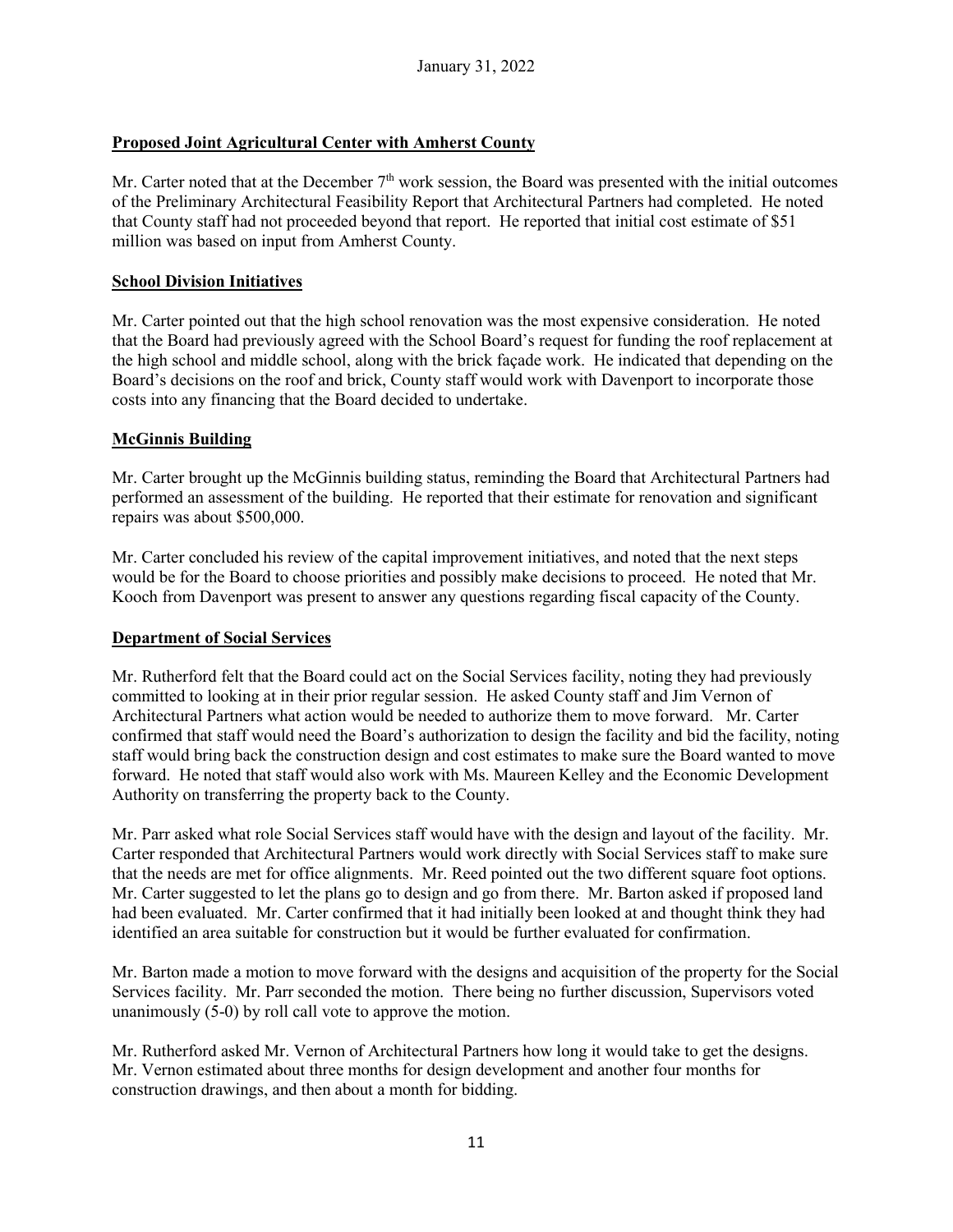# **Recreation Center**

Mr. Rutherford asked if they needed to revisit the Recreation Center options. Mr. Carter reiterated that there were six different options for the facility and then about four options for outdoor facilities. Mr. Carter noted that there were two different location options, one of which was still to be determined and the other was on property owned by the schools.

Mr. Barton did not feel any of the facility options were acceptable to him. He asked how much input they would have on the design. Mr. Rutherford noted that it was still very preliminary at the moment. asked Mr. Carter noted that the Board would need to decide which of the options they would want to proceed with, noting that Mr. Vernon could take questions. He also suggested that they may want to have Mr. Kooch from Davenport to speak to the County's fiscal capacity and how to stay within that capacity. Mr. Rutherford suggested to defer on the decision until they had more information, hopefully by the next meeting. The Board was in consensus to defer any decisions regarding the recreational facility.

### **Proposed Joint Agricultural Center with Amherst County**

Mr. Rutherford turned the focus to the agricultural facility. He noted that some of the stakeholders wished to speak to the Board. Mr. Carter asked to reiterate to the Board that the preliminary study endorsed by both Nelson and Amherst was about 20% complete. He felt that if the Board wished to proceed on the study, then the next step would be for the Board to endorse completing that study and then the results would be brought back. He speculated that Amherst was ready to proceed with the study.

Mr. Parr asked if the study included evaluating for sufficient water. Mr. Carter noted he would have to check, but if it was not, it could be included in the scope. Mr. Carter reiterated that the next logical step would be for the Board to endorse completing the study and then both Boards would have sufficient information to determine next steps thereafter.

Mr. Rutherford asked if the Board wanted to move forward with the study or defer. Mr. Parr stated that they should move forward with the study and make sure that the water is being looked at. Mr. Rutherford noted that those funds had been dedicated but not expended for the study.

Mr. Parr spoke to clarify on what the ag facility committee was looking for. He stated they were not requesting funding or support for full \$51 million preliminary estimate. He noted they were looking for land acquisition and some seed money, not for Nelson County to fund \$25 million. Mr. Parr indicated that he had asked the head of the committee, Chris Bryant, to speak under public comments at the next meeting to give a summary of the project and an update on where things are at. Mr. Barton thought it may be good to wait until then to decide. Mr. Parr didn't think they needed to wait on deciding to continue with the study. Mr. Reed asked if there would be savings to the County if they did not continue with the rest of study. Mr. Carter noted the County had expended about \$5,000 of its \$30,000 share, so about \$25,000 would be saved. Mr. Barton asked to wait until the following week. Mr. Parr was in agreement and there was a general consensus by the Board to wait.

# **School Division Initiatives**

The Board circled back to the high school renovations. Mr. Carter noted the two options for renovation of the high school facility. He noted the less extensive option was estimated at \$15 million, while the larger scale renovation was just over \$31 million. Mr. Carter felt that the decisions on school renovation would determine what other projects they could complete and when they could be completed.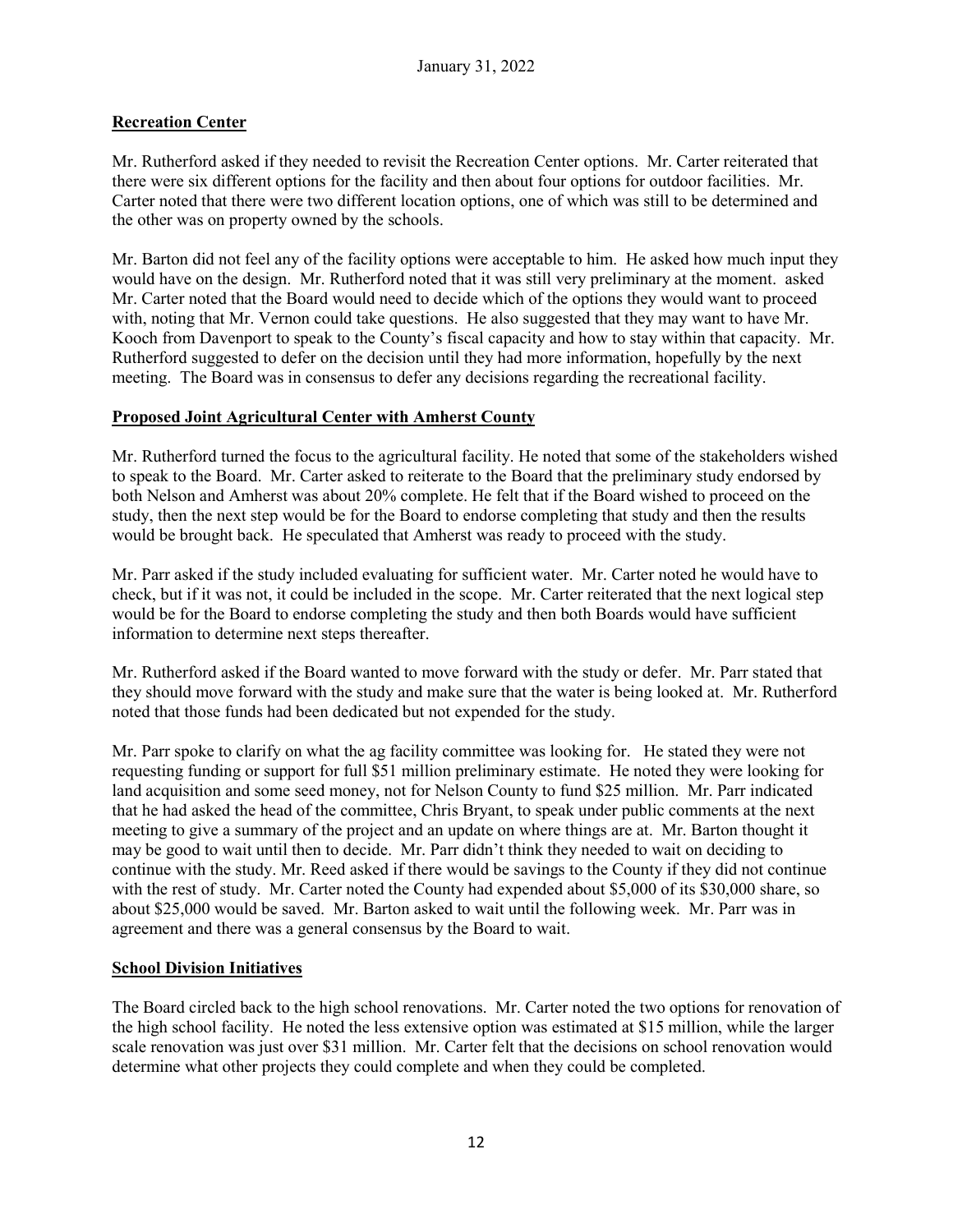Mr. Carter noted legislation for the General Assembly had been approved by full Senate but failed by House finance subcommittee that would have allowed local governments an option to add an additional 1% local option sales and use tax. He said it would not likely to pass, but if it did, it would add money to help with the high school renovation and other capital improvement projects. Mr. Carter noted that staff estimated that at 1%, it would be about \$1.4 million in revenue but tracking closer to \$2 million. Mr. Rutherford asked if the additional tax had to be done by referendum. Mr. Carter confirmed that it would, however it didn't seem likely to pass.

In returning to the consideration of the school renovation project, Mr. Carter suggested that the subject would be a discussion to have with the School Board for more perspective and insight. He noted that Mr. Gary Harvey of Architectural Partners was not permitted to attend the meeting, so County staff included the same information presented at the December  $7<sup>th</sup>$  meeting.

Mr. Roland Kooch of Davenport noted that he had been in conversation with the Bond Council regarding the proposed legislation. He pointed out the if legislation came back and a referendum became possible, in order put the local option sales and use tax together with a project like the school renovations, the debt would have to be acquired after the referendum passed.

Mr. Reed asked about an update on a joint meeting with the School Board. Mr. Rutherford said he had spoken with School Board Chair, Margaret Clair, and it would be difficult to have a joint meeting until April. He noted the School Board was in the process of their search for the new Superintendent and working through their budget issues. Mr. Parr noted they were trying to have 2x2 (two Board members and two School Board members) meetings if possible.

Mr. Carter pointed out that if the local 1% option fails in the current year, the County could potentially seek legislation for a designation naming Nelson County with the ability to have the local 1% option. He noted that a few other localities had that designation. He suggested if that were possible, they could defer the school renovation for another year to utilize that option for funding.

Mr. Reed returned to the topic of the joint meeting and asked if an April meeting would fall in the middle of the budget process. Mr. Rutherford and Mr. Carter both confirmed that it would be close to the end of the process. Mr. Reed asked if it would be helpful to have input from the School Board on the renovation as well as information on their budget. Mr. Carter stated that it would be helpful and noted that County staff was waiting for the School Board's budget to come out. Mr. Reed noted that if the Board pursued a joint meeting for April, they could defer any decisions for the time being.

Mr. Rutherford brought back the subject of the McGinnis building and asked Mr. Vernon of Architectural Partners if it would be better to consider putting the offices from the McGinnis building into a new facility at Callohill rather than trying to rehabilitate the building. Mr. Vernon noted there were benefits to adding the square footage into the Social Services project. Mr. Rutherford asked if Mr. Vernon could work on some additional estimates to include offices from the McGinnis building. Mr. Carter noted one of Mr. Vernon's prior suggestions to build office pods off of a central structure, which could allow expansion over time. Mr. Rutherford asked if the Board would be open to considering his suggestion for an estimate to include the additional space for the McGinnis offices.

Mr. Reed about the floodplain issues relating to the McGinnis building. Mr. Carter noted that he would need to reconfirm, but his understanding was that the building could not be torn down and rebuilt because it sits in the floodway. Mr. Carter confirmed that the building was in a good location but it had significant issues that needed to be addressed. Mr. Rutherford acknowledged that there was a way to build within the floodplain, however it could be quite expensive. Mr. Rutherford noted they could fix the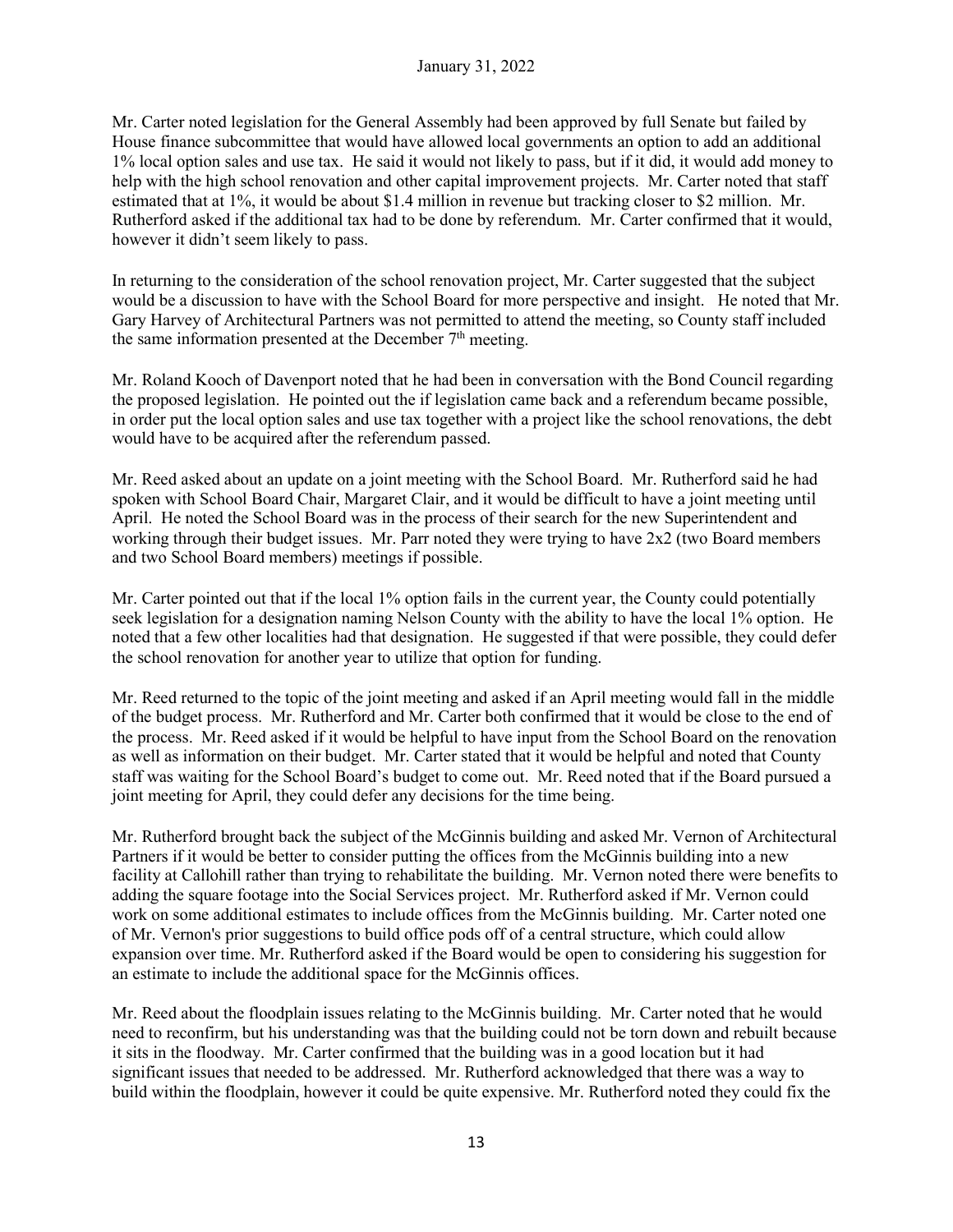building but may have to make repairs in the future depending on the soils. Mr. Carter then reminded the Board that the building was built on poor fill dirt, which is causing settlement of the building.

The Board was in agreement to get additional figures from Architectural Partners on adding the offices from the McGinnis building to the proposed office building at Callohill for Social Services.

Mr. Carter suggested the Board get a quick update from Mr. Kooch. Mr. Rutherford asked Mr. Kooch to approach the Board to walk through some of the financial information and possibly include a rough estimate that would include the offices from the McGinnis building being relocated to Callohill in a new facility.

Mr. Kooch gave an overview on his debt capacity/affordability analysis presentation from the December 7th work session.

# Debt Affordability | Impact of Capital Reserve Fund/Debt **Service Structuring**



- How can the County accelerate its Natural Debt Affordability?
	- Use \$900,000 of the County's Unassigned Fund Balance toward a Capital Reserve Fund to defray temporary Debt Service "peaks"
	- Use a Strategic Funding Approach: 2 years of interest only followed by 25 years of level debt service (principal and interest).
- Preliminary Result: Approximately \$18 Million of Natural Debt Affordability is accelerated to FY 2023 and does not require any new recurring revenues.

|                | <b>Fiscal Year</b> | <b>Total</b>                                       | <b>Natural</b><br><b>Affordability</b> | <b>Borrowing</b><br>Capacity (1)                                                       | <b>Revised</b><br><b>Borrowing</b><br>Capacity (2) |
|----------------|--------------------|----------------------------------------------------|----------------------------------------|----------------------------------------------------------------------------------------|----------------------------------------------------|
|                | Total              | \$19,852,027                                       |                                        | \$51,915,000                                                                           | \$51,915,000                                       |
| 1              | 2022               | 3,323,140                                          |                                        |                                                                                        |                                                    |
| $\overline{2}$ | 2023               | 3,473,786                                          |                                        |                                                                                        | 18,000,000                                         |
| 3              | 2024               | 3,276,430                                          | 46,710                                 | 730,000                                                                                |                                                    |
| 4              | 2025               | 2,144,932                                          | 1,178,209                              | 17,270,000                                                                             |                                                    |
| 5              | 2026               | 2,161,677                                          | 1,161,463                              |                                                                                        |                                                    |
| 6              | 2027               | 2.170.826                                          | 1,152,314                              |                                                                                        |                                                    |
| $\overline{7}$ | 2028               | 2.068.455                                          | 1,254,685                              | 1,600,000                                                                              | 1,600,000                                          |
| 8              | 2029               | 577,859                                            | 2.745.281                              | 23,285,000                                                                             | 23,285,000                                         |
| 9              | 2030               | 329.922                                            | 2.993.218                              | 3,875,000                                                                              | 3,875,000                                          |
| 10             | 2031               | 325,000                                            | 2.998.140                              | 75,000                                                                                 | 75,000                                             |
| 11             | 2032               |                                                    | 3,323,140                              | 5.080.000                                                                              | 5.080.000                                          |
|                |                    | (1) Assumes 4% and 25 years of level debt service. |                                        | (2) With Capital Reserve Fund of \$1.3 Million to defray debt service: assumes 2 years |                                                    |

interest only, followed by 25 years of level debt service (4% interest rate).

Potential Debt Affordability vs. FY 2022 (D.S.) Budget Level

\$18 Million of Natural Debt Affordability is accelerated using up to \$900,000 of **Capital Reserve Funds and Minimal Structuring of Debt Service.** 

Mr. Kooch pointed out that the County had about \$18 million in natural debt affordability available in 2023 by using about \$900,000 of capital reserve funds to help offset debt service. He noted that the capital reserve funds would help offset debt service peaks.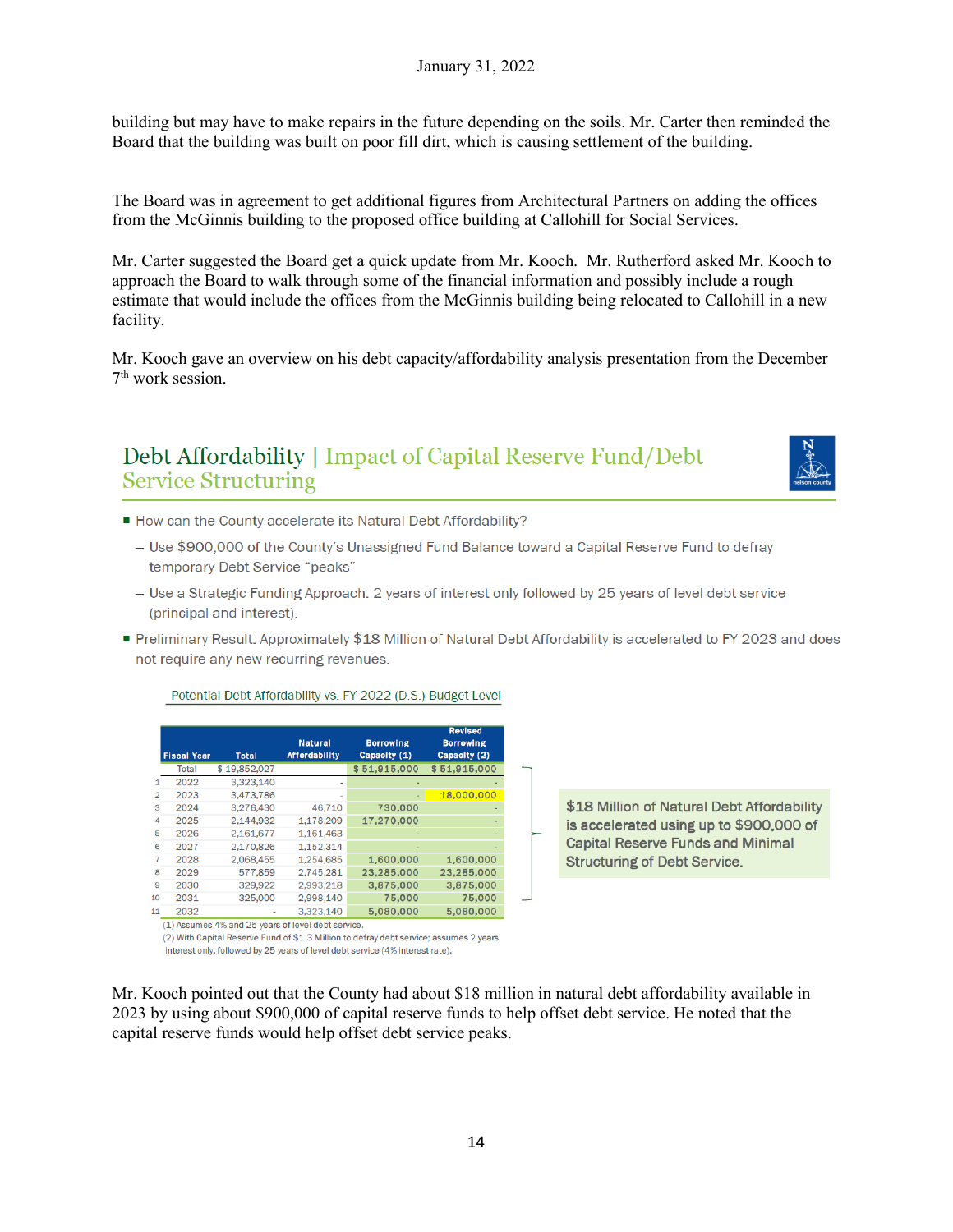# Debt Affordability | Impact of Capital Reserve Fund/Debt Service Structuring (cont.)





Mr. Kooch provided ways to increase the County's debt affordability to about \$35 million by layering in the debt over time and using an increased capital reserve fund of \$2.3 million.

Mr. Kooch then led the Board to a higher end scenario that would provide about \$48 million in debt affordability but he noted that it would require use of about \$3 million from capital reserve funds to offset debt peaks.

The Board had no questions for Mr. Kooch and Mr. Rutherford thanked him for his time.

Mr. Rutherford suggested that McGinnis building may be something they can take up at the Board meeting the following week.

### **VI. Other Business**

Mr. Reed asked about timeline updates for the comprehensive plan, particularly in reference to public meetings. He noted that he was trying to coordinate his schedule so that he could be present for the process. Mr. Carter did not have a schedule yet, but he indicated that the consultant contract would be on the agenda for the next Board meeting. He noted that the contract information should include a timeline.

Mr. Rutherford asked to add the McGinnis building to the agenda for the next meeting. He thought that would be a reasonable item to take action on with Social Services. Mr. Rutherford reiterated that the Board would wait for more information is it pertained to the recreation center and the school projects. Mr. Rutherford noted that the ag facility would come up during the next meeting. Mr. Carter asked if the recreation center needed to be on the agenda for consideration. Mr. Rutherford suggested that they wait on recreation center until March/April while they wait for more information and work through the budget.

Mr. Carter informed the Board that one of the auditors from Robinsons, Farmer, Cox and Associates would be in attendance at the next meeting to provide a presentation on the audit report.